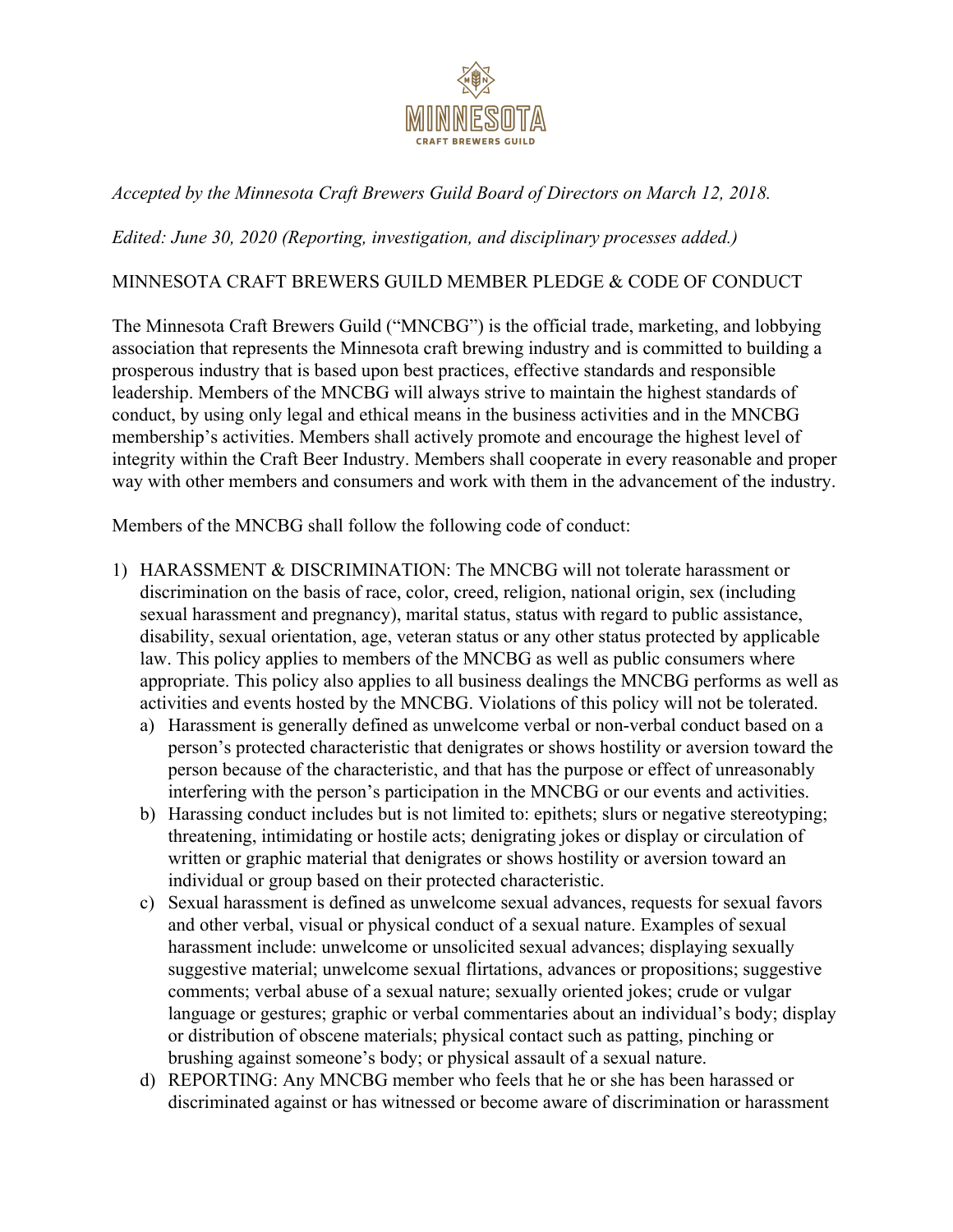

in violation of these policies should bring the matter to the immediate attention of their main MNCBG membership contact and a member of the MNCBG Board of Directors or the MNCBG Executive Director. The MNCBG Board of Directors will promptly investigate all allegations of discrimination or harassment and will take appropriate action based on the outcome of the investigation. An investigation and its results will be treated as confidential to the extent feasible. Reports may be filed using the [online](https://docs.google.com/forms/d/16Md0Fnu2XWLFOpt5O_IqMOGfnWVv6iDQVEOA9QpHVhg/edit) [reporting form](https://docs.google.com/forms/d/16Md0Fnu2XWLFOpt5O_IqMOGfnWVv6iDQVEOA9QpHVhg/edit).

- 2) ALCOHOL AND THE MNCBG: The MNCBG aims to promote and celebrate Minnesota's craft beer community. We understand that at MNCBG events members may consume alcohol. In such situations, members are expected to consume alcohol responsibly.
	- a) While we always expect members to consume alcohol responsibly, we encourage members to contact their employers for information and internal policies regarding safe rides home from MNCBG events.
	- b) We expect members to promote and model responsible drinking at all times, whether at MNCBG social events, committee events, workshops, meetings, festivals, or when representing the MNCBG at any other function.
- 3) ALCOHOL-RELATED OFFENSES: Any conviction for an alcohol-related offense is considered a breach of this policy, and members shall report any such conviction to a member of the Board of Directors or the Executive Director as soon as possible after the occurrence of the conviction. Depending on the severity of the offense, the MNCBG Board of Directors reserves the right to deny individuals, breweries, and/or allied trade companies from accessing future MNCBG activities or expel a brewery or allied trade company from membership. Reports may be filed using the [online reporting form.](https://docs.google.com/forms/d/16Md0Fnu2XWLFOpt5O_IqMOGfnWVv6iDQVEOA9QpHVhg/edit)

Violations & Investigations

- 1) REPORTS: All reports filed (using the [online form\)](https://docs.google.com/forms/d/e/1FAIpQLSejg0-2ggwZwP1jj_Qdy6pbnG8q5QhN2ZiRMF3YZTJw3rx-Zg/viewform) will be investigated. Individuals submitting reports may choose to remain anonymous. Individuals may choose to have their name remain confidential during the investigation, but the identity of the submitter is required to conduct an investigation of the incident.
	- a) Reports should be submitted as soon as possible following the incident, though all reports, regardless of the date of occurrence, will be considered for disciplinary action.
	- b) Reporting parties should be as specific as possible when submitting their reports. They may also choose to submit supporting photos or documents if necessary.
	- c) The MNCBG may report the incident to the authorities if it determined that the incident is in clear violation of state or federal law.
- 2) INVESTIGATIONS: The MNCBG Board of Directors and Executive Director will review all reports submitted and conduct an investigation into the report.
	- a) The individuals, breweries, or other organization who has been reported to have violated the MNCBG Code of Conduct will be contacted for a statement and report on their experience of the incident.